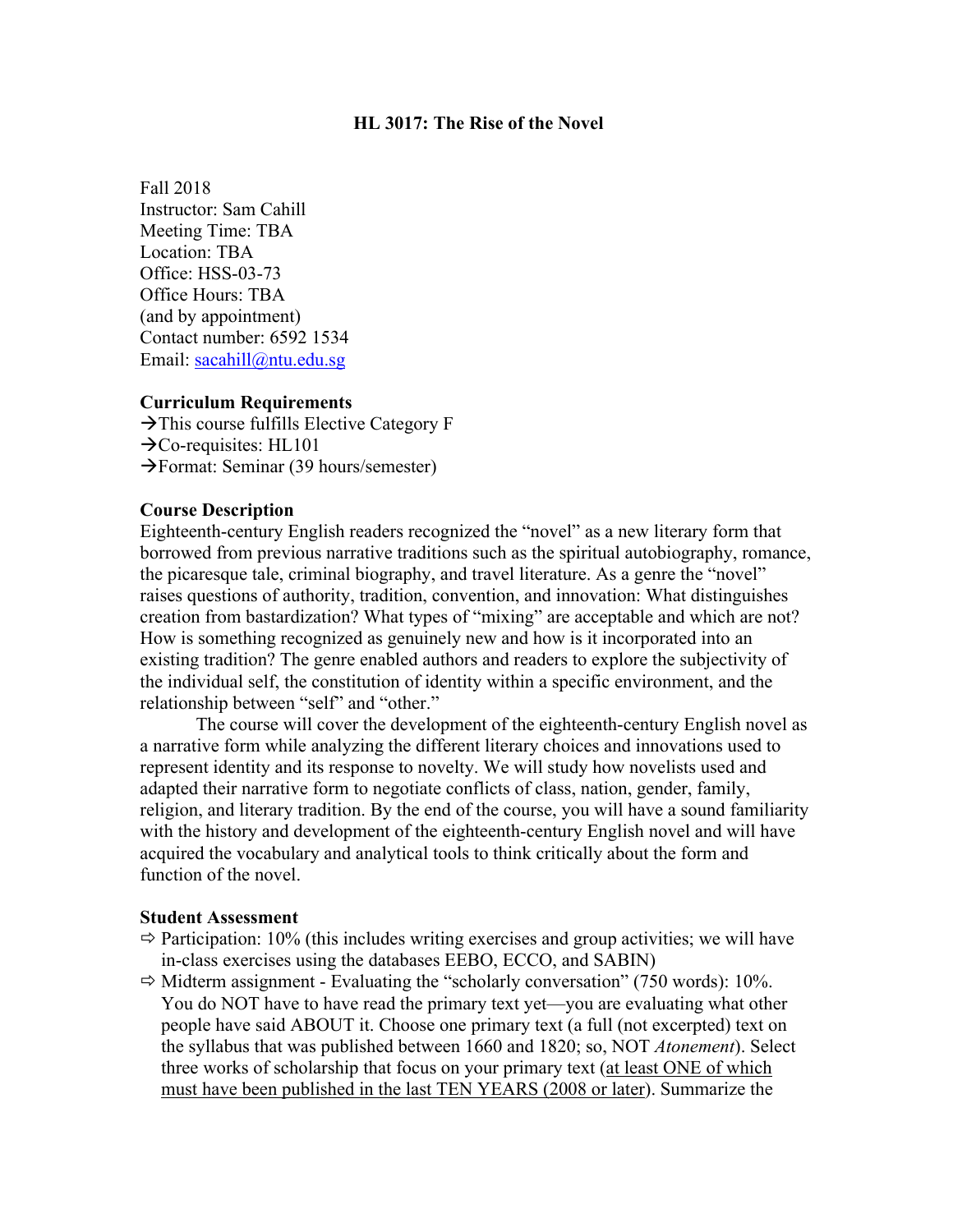argument of each scholarly work (at least a paragraph for each source) and then briefly evaluate this miniature "scholarly conversation" on your text. (Evaluation might include answering questions such as: Where do the scholars agree/disagree? What gaps are there in the conversation? How might you intervene in the discussion? Do you see any weaknesses in any of the arguments? Does the discussion raise any particularly important points about the novel that you would like to explore further?) The assignment must include a Works Cited page and be formatted according to MLA 8<sup>th</sup> edition conventions.

- $\Rightarrow$  Final Essay (2000-2500 words): 30%. Essays must focus on at least one primary text (you may use *Atonement*) and utilize three texts of modern scholarship (at least ONE of which must have been published in the last TEN YEARS (2008 or later). You \*may\* but are \*not required\* to write your final essay on the same primary text as your midterm assignment. Essays will be evaluated according to the following criteria: proper use of standard English (spelling, punctuation, grammar, style); use of primary and secondary (scholarly) texts (quotes; specific concrete details; analysis); organization and clarity (identifiable thesis; logical argument and transitions; sufficient evidence to support thesis; a succinct and accurate conclusion); proper page layout and documentation (margins, spacing, MLA citation format).
- $\Rightarrow$  Final Exam: 50% (Essay Questions)

\* **Hard copies** of all papers must be turned in **to me directly by 5pm** on the due date. Late essays will be docked  $(A\rightarrow A^{-}; B^{+}\rightarrow B)$  for every day late except in cases of documented family or medical emergency.

### **Texts**

- *--* NTULearn: selected excerpts; "Introduction," *Making the Novel* (2006); *Shamela*; Preface to *Joseph Andrews*
- -- *Robinson Crusoe* (1719), Daniel Defoe
- *-- Pamela* (1740-1), Samuel Richardson; Oxford World's Classics (2001), eds. Thomas Keymer and Alice Wakely
- *-- The Castle of Otranto* (1764), Horace Walpole
- *-- A Sentimental Journey* (1768), Laurence Sterne
- *-- Northanger Abbey* (1818), Jane Austen
- *-- Atonement* (2001), Ian McEwan

# **Course Outline The Development of the English Novel, 1660-1740**

Week 1 \* Introduction Historical overview, discussion of fanfiction, major theorists of the novel

Week 2

\* Literary Traditions before the Novel

Reading: "Novel Precursors" (selections from *Don Quixote* and *Clelia*); "Introduction" to *Making the Novel*; "Important Critics" (NTULearn)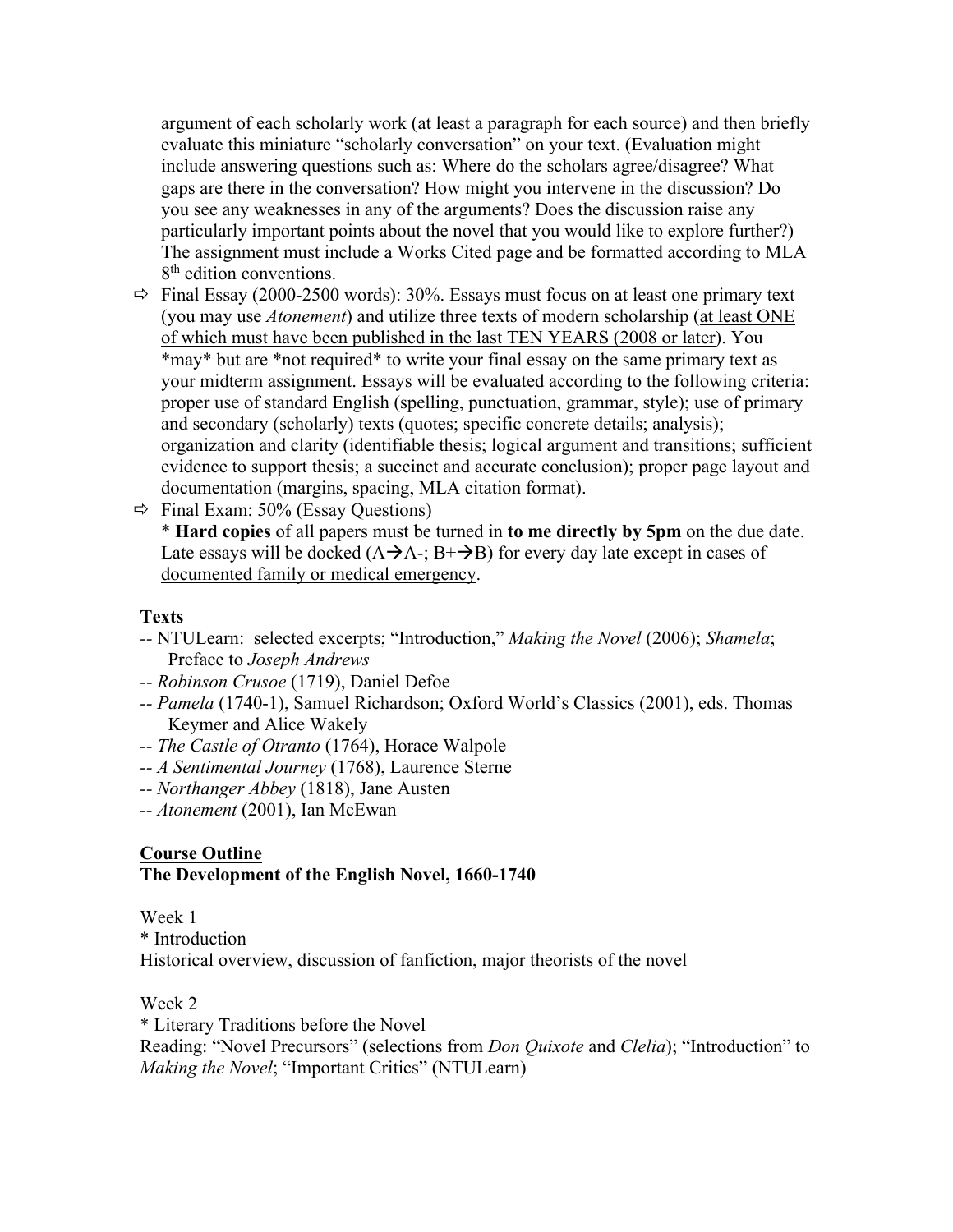Week 3 \* "Father of the Novel"? Reading: *Robinson Crusoe* (first half)

Week 4 \* Colonialism and the Canon Reading: *Robinson Crusoe* (second half)

### **The 1740s – Richardson and Fielding**

Week 5 **\***Class and Sentiment: The Power of Epistolary Fiction Reading: *Pamela*, first half of the novel

Week 6 \*Class and Sentiment: The Power of Epistolary Fiction Reading: *Pamela*, second half of the novel

Week 7 \*Class and Satire: Problems of Authenticity, Legitimacy, and Hierarchy Reading: *Shamela*; Preface to *Joseph Andrews* (NTULearn)

# **\*\*Midterms Due (hard copy in my office by 5pm): TBA\*\***

# **RECESS**

# **Pushing Boundaries**

Week 8 \*The Gothic Reading: *The Castle of Otranto*

Week 9 \*Sentiment and Community: Tears, Sympathy, and the Abject Reading: *A Sentimental Journey*

Week 10 \*Defending the Novel Reading: *Northanger Abbey* (first half)

Week 11 \* Defending the Novel Reading: *Northanger Abbey* (second half)

# **Novel Directions**